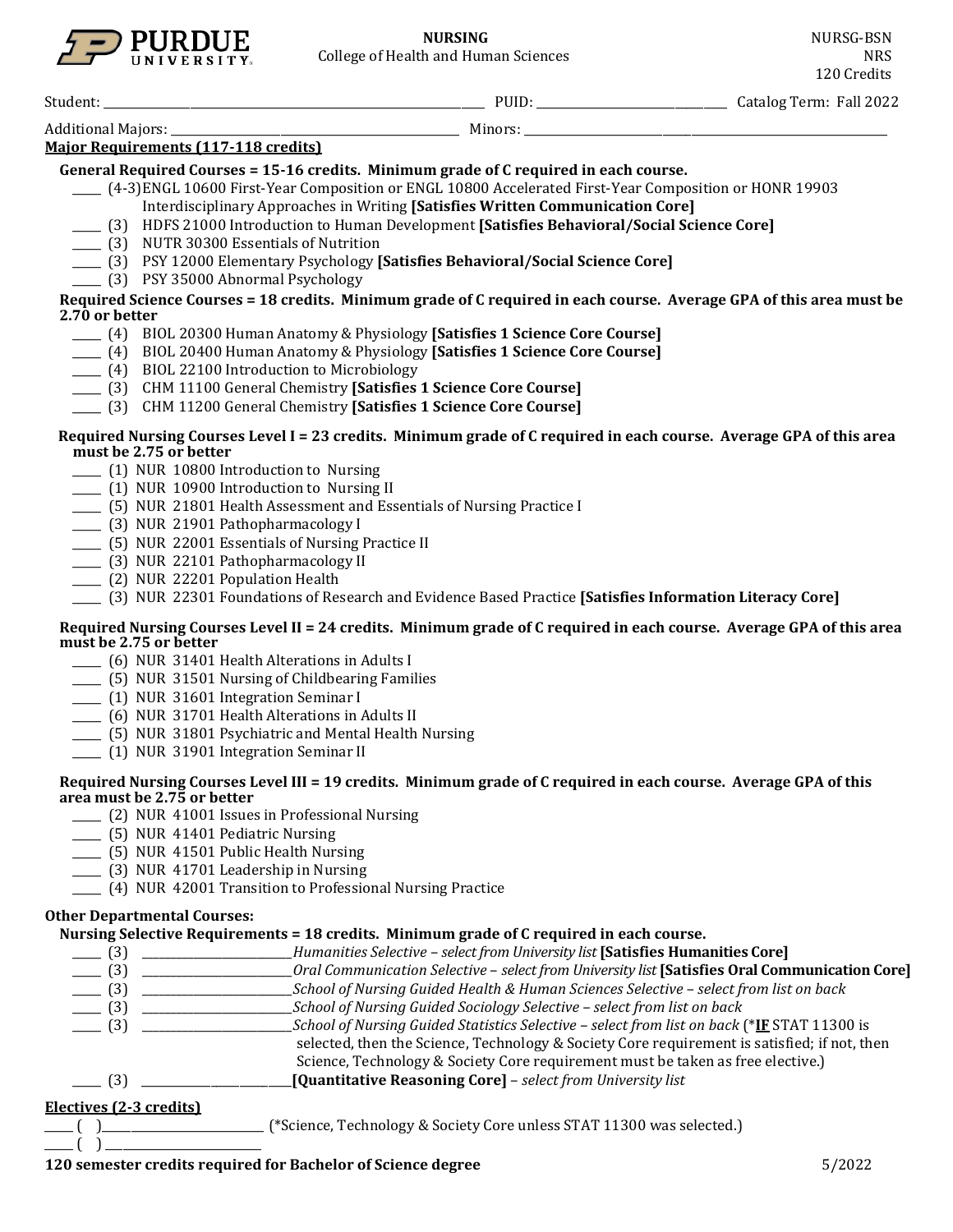University Foundational Learning Outcomes List:

<https://www.purdue.edu/provost/students/s-initiatives/curriculum/courses.html>

Guided Health & Human Sciences Selective List

ANTH 20500 Human Cultural Diversity **[Satisfies Behavioral/Social Science Core]** ANTH 34000 Global Perspectives on Health ANTH 34100 Culture & Personality<br>COM 47800 Health Communicatio Health Communication Campaigns EDPS 31600 Collaborative Leadership: Cross-Cultural Settings HDFS 20100 Introduction to Family Processes HDFS 28000 Diversity in Individual & Family Life **[Satisfies Behavioral/Social Science Core]** HDFS 32500 Health and Health Care for Children and Families HDFS 33200 Stress and Coping in Contemporary Families HDFS 34100 Working with Parents<br>HK 23100 Substance Abuse & He HK 23100 Substance Abuse & Health<br>PHIL 27000 Biomedical Ethics PHIL 27000 Biomedical Ethics<br>PSY 24000 Introduction to So PSY 24000 Introduction to Social Psychology<br>PSY 24400 Introduction to Human Sexuality PSY 24400 Introduction to Human Sexuality<br>PSY 36700 Adult Development & Aging PSY 36700 Adult Development & Aging<br>PSY 41800 Understanding Autism **Understanding Autism** PUBH 22000 Sexuality and Health PUBH 22500 Contemporary Women's Health PUBH 23500 Stress & Human Health PUBH 40000 Human Diseases and Disorders Any approved Study Abroad course

Guided Sociology Selective List

- SOC 22000 Social Problems **[Satisfies Behavioral/Social Science Core]**
- SOC 31000 Race and Ethnicity
- SOC 34000 General Social Psychology
- SOC 37400 Medical Sociology (prerequisite: 3 credits of any SOC course)
- SOC 41100 Social Inequality (prerequisite: SOC 10000)

Guided Statistics Selective List

STAT 11300 Statistics and Society **[Satisfies Science, Technology, & Society and Information Literacy Cores]**

- PSY 20100 Introduction to Statistics in Psychology (prerequisite: PSY 12000 & MA 15300)
- SOC 38200 Introduction to Statistics in Sociology
- STAT 30100 Elementary Statistical Methods

A student may elect the Pass / Not-Pass (P/NP) grading option for elective courses only, unless an academic unit requires that a specific departmental course/s be taken P/NP. Students may elect to take University Core Curriculum courses P/NP; however, some major Plans of Study require courses that also fulfill UCC foundational outcomes. In such cases, students may not elect the P/NP option. A maximum of 24 credits of elective courses under the P/NP grading option can be used toward graduation requirements. For further information, students should refer to the College of Health and Human Sciences P/NP Policy.

Students are encouraged to use this advising worksheet as a resource when planning progress toward completion of degree requirements. An Academic Advisor may be contacted for assistance in interpreting this worksheet. This worksheet is not an academic transcript, and it is not official notification of completion of degree or certificate requirements. The University Catalog is the authoritative source for displaying plans of study. The student is ultimately responsible for knowing and completing all degree requirements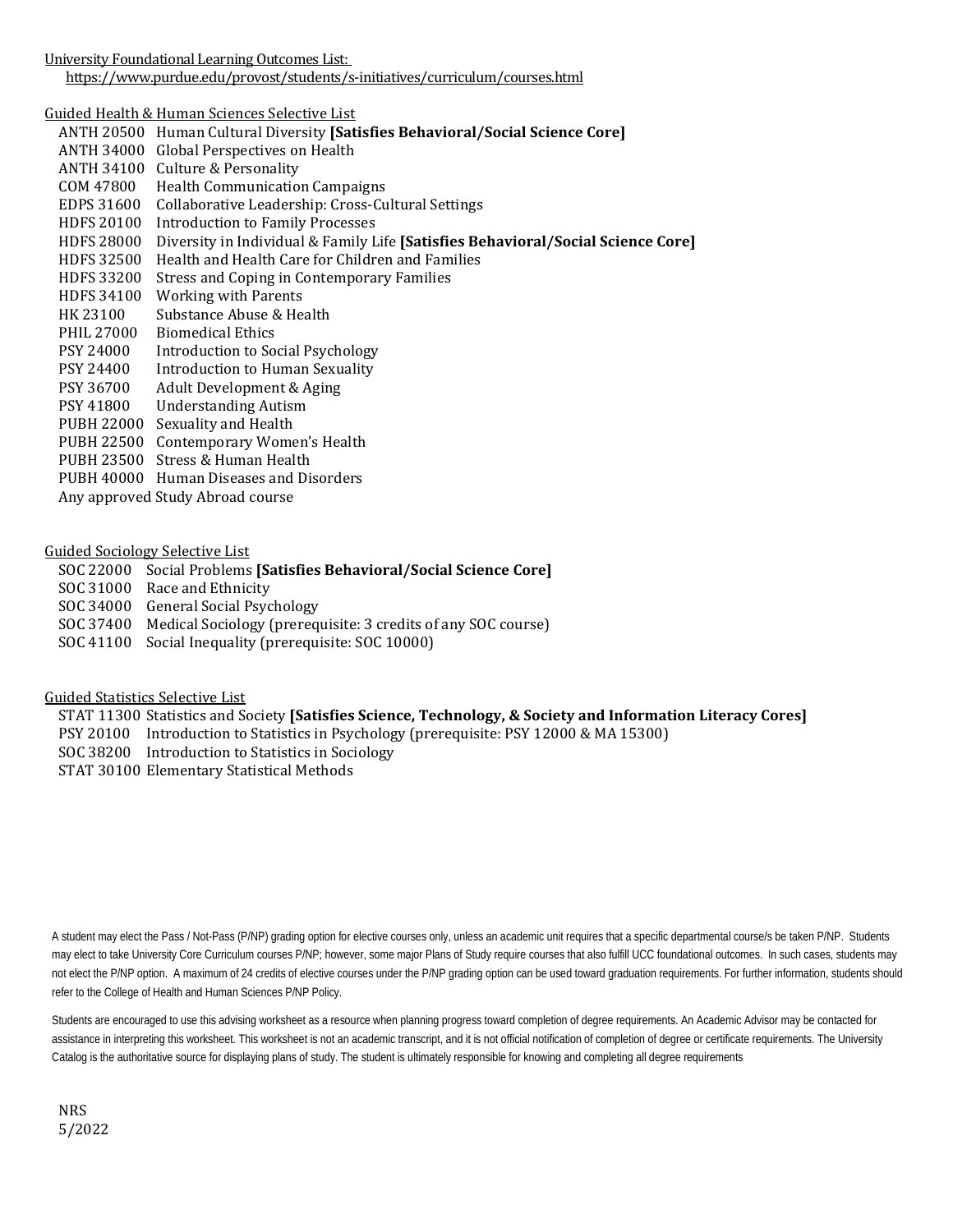# Purdue University School of Nursing Curriculum Plan for the Four-Year BSN Degree Program

## Freshman Year



First Semester

| <b>Course Title</b>                              | <b>Course Number</b> | Class Hours** | Lab/Clinic Hours** | <b>Credits</b> |
|--------------------------------------------------|----------------------|---------------|--------------------|----------------|
| Human Anatomy and Physiology Icc                 | <b>BIOL 20300</b>    |               |                    |                |
| General Chemistry Icc                            | CHM 11100            |               |                    |                |
| First Year Composition <sup>cc</sup>             | ENGL 10600 or 10800  |               |                    |                |
|                                                  | (or HONR 19903)      | (3)           |                    | (3)            |
| Introduction to Human Development <sup>cc*</sup> | <b>HDFS 21000</b>    |               |                    |                |
| Introduction to Nursingcc                        | <b>NUR 10800</b>     |               |                    |                |
|                                                  | Total                | 14            |                    | 15             |
|                                                  |                      | (13)          |                    | (14)           |

## Second Semester

| <b>Course Title</b>                        | <b>Course Number</b> | Class Hours** | Lab/Clinic Hours** | <b>Credits</b> |
|--------------------------------------------|----------------------|---------------|--------------------|----------------|
| Human Anatomy and Physiology IIcc          | <b>BIOL 20400</b>    |               |                    |                |
| General Chemistry II <sup>cc</sup>         | CHM 11200            |               |                    |                |
| Elementary Psychology <sup>cc</sup>        | PSY 12000            |               |                    |                |
| Guided Sociology Selective <sup>cc*</sup>  | Select from list     |               |                    |                |
| Guided Statistics Selective <sup>cc*</sup> | Select from list     |               |                    |                |
| Introduction to Nursing II <sup>cc</sup>   | NUR 10900            |               |                    |                |
|                                            | Total                | 16            |                    |                |

# Sophomore Year

## First Semester

| <b>Course Title</b>                                                | <b>Course Number</b> | Class Hours** | Lab/Clinic Hours** | <b>Credits</b> |
|--------------------------------------------------------------------|----------------------|---------------|--------------------|----------------|
| Health Assessment & Essentials of Nursing Practice I <sup>cc</sup> | NUR 21801            |               |                    |                |
| Pathopharmacology l <sup>cc</sup>                                  | NUR 21901            |               |                    |                |
| Foundations of Research and Evidence Based Practice <sup>cc*</sup> | NUR 22301            |               |                    |                |
| Essentials of Nutrition <sup>cc*</sup>                             | NUTR 30300           |               |                    |                |
|                                                                    | Total                |               |                    | 14             |

## Second Semester

| <b>Course Title</b>                             | <b>Course Number</b> | Class Hours** | Lab/Clinic Hours** | <b>Credits</b> |
|-------------------------------------------------|----------------------|---------------|--------------------|----------------|
| Introduction to Microbiology <sup>cc*</sup>     | BIOL 22100           |               |                    |                |
| Essentials of Nursing Practice II <sup>cc</sup> | NUR 22001            |               |                    |                |
| Pathopharmacology II <sup>cc</sup>              | NUR 22101            |               |                    |                |
| Population Health <sup>cc*</sup>                | NUR 22201            |               |                    |                |
| Abnormal Psychology <sup>cc*</sup>              | <b>PSY 35000</b>     |               |                    |                |
|                                                 | Total                | 14            |                    |                |

<sup>cc</sup>Critical Course

\*May be taken either first or second semester

\*\*A class hour equals 50 minutes; a clinic hour equals 60 minutes